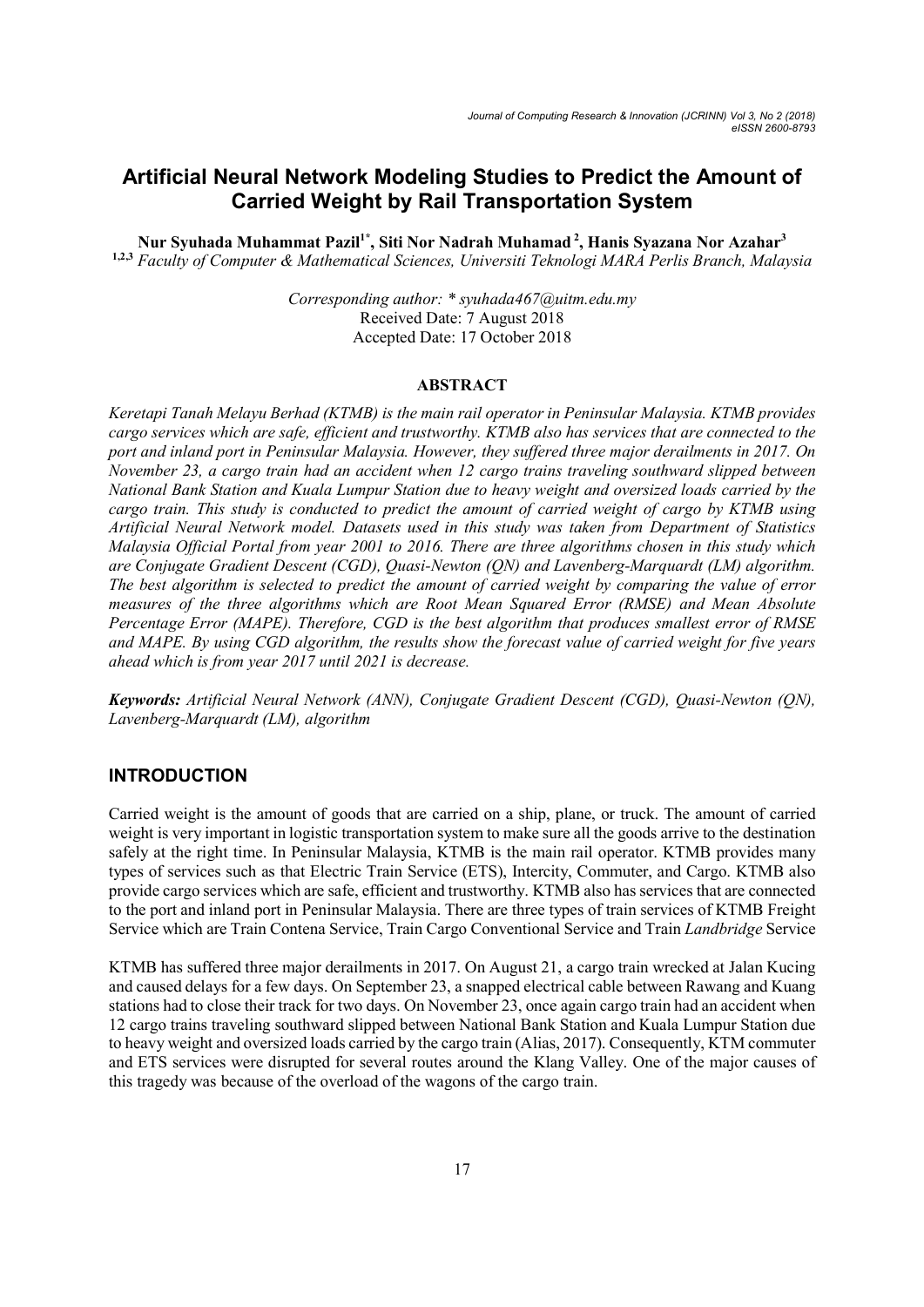The prediction of the amount of carried weight is important because it can help KTMB improves operation efficiently. KTMB can manage its cargo items well so that it can overcome the accident that will cause delays of other services such as Keretapi Tanah Melayu commuter and ETS services. KTMB has to organise effective management and schedules well to overcome the accident problem and improve the terminal operation to fulfil customer needs at the right time and in the right condition. An effective planning can also help KTMB against any loses. If there is no action towards this problem, there will be dissatisfaction from the customers that can affect KTMB's reputations.

The objective of this study is to predict the amount of carried weight on KTMB Freight Service for five years from 2017 to 2021 by using the best algorithm in Artificial Neural Network (ANN). The data regarding on freight traffic by types of cargo are taken from Department of Statistics Malaysia Official Portal which is from year 2001 to 2016. In this study, the softwares that have been chosen are Alyuda NeuroIntellegence and Microsoft Excel 2010. This study only focuses on Conjugate Gradient Descent (CGD), Quasi-Newton (QN) and Lavenberg-Marquardt (LM) and it chooses the best algorithm based on smallest error measures which are RMSE and MAPE.

This research significantly gives benefits to KTMB as it can help to improve their services efficiently and to know about their amount of carried weight for five years. Therefore, they can plan their management effectively such as the weight of goods and train schedule. The goods also will arrive safely and will not disrupt other KTMB services. KTMB can also decrease its cost and increase its profits through effective planning.

# RELATED WORKS

## Carried Weight

Rahman et al. (2014) studied about ANN to predict carried weight. There are three classes of ANN which are incremental back propagation algorithm, genetic algorithm and Levenberg-Marquardt algorithm. This study was applied in an automobile industry, Iran Khodro Company (IKCO). An organization can appropriately provide the machinery resources, labour, transport system and for appropriate organization if it is wise about the amount of the demand. The demand rates can be surveyed by utilizing different strategies, the most significant is load-count analysis, weight volume analysis, and material balance analysis (Smith, 2012). ANN was used to test the weekly data of carried weight given by IKCO transportation system based on the observation of the number of trucks, van lorry and fuel consumption.

Petraska et al. (2017) analyzed the problem of optimization of transportation processes of heavyweight and overload. The authors formulated the universal multi-criteria assessment system of route and guarantee rational choice of heavyweight loads routes of rail transportation. This study revealed a set issue related to heavyweight and oversized loads transportation. Rail mode transport is not flexible routing compared to road transport due to a new segment of the track or the improvement of the current which is very expensive and complex than to enhance the same length of the car road section. The problem of heavyweight and oversized loads by rail often increases, cargo size is not the problem but the main issue is loads weight. Evaluation about suitability of rail transport mode for transportation about heavyweight and oversized loads will be practically often associated with the limit value of the load size. The different areas of their density is very different which was recognised by analysing rail network (Jarasuniene, 2009).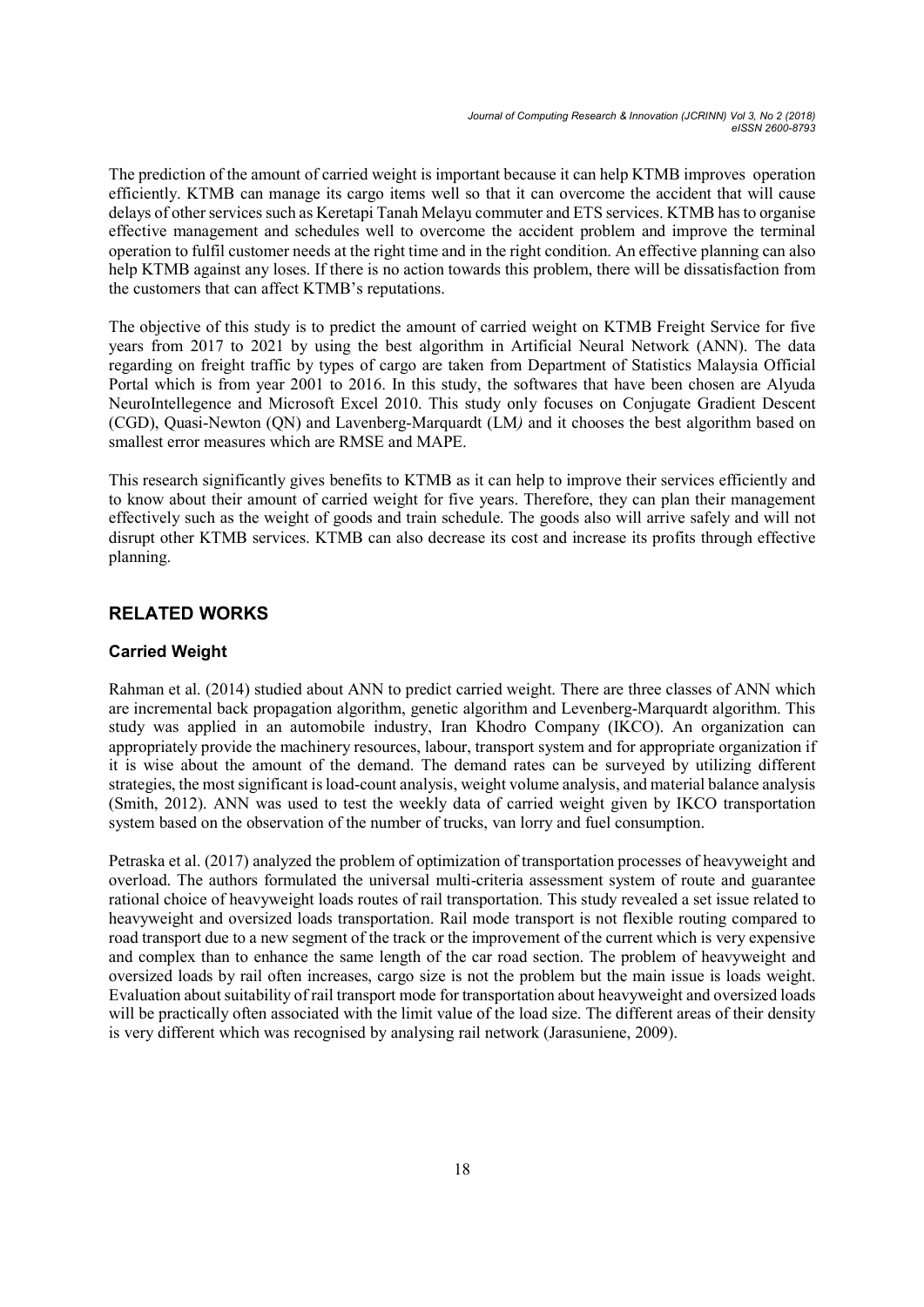Journal of Computing Research & Innovation (JCRINN) Vol 3, No 2 (2018) eISSN 2600-8793

#### Artificial Neural Network

Tosun and Calik (2016) studied failure load prediction of single lap adhesive joints using ANN. The goal of this study is to predict the failure load in single lap adhesive joints using ANN. The experimental data acquired from the literature covers the single lap adhesive joints with different geometric models under the tensile loading. ANN model was developed to estimate the relationship between failure loads by utilizing geometric measurements of bond range as input data. A three-layer feed forward artificial neural network system that used LM algorithm model was utilized as a part of request to prepare the train network. It was observed that ANN model can estimate the failure load of single lap adhesive joints with minimum mistake. The outcomes demonstrated that the ANN is an efficient option strategy in prediction and supported by Amani and Moeini (2012) who proposed an ANN is the best model compared to Adaptive Neuro-Fuzzy Inference System (ANFIS). This research used ANN and ANFIS to predict the shear strength of reinforced concrete beam. This study compared the models with American Concrete Institute and Iranian Concrete Institute empirical codes. The main objective of this study is to design and develop ANN and ANFIS models for predicting RC beam shear strength. As a result, the prediction of ANN is better than ANFIS model.

Based on the previous research, many methods and techniques that have been used for forecasting and it can be concluded that ANN technique is the best model to predict the amount of carried weight.

# RESEARCH METHODOLOGY

The method that will be used in this study is ANN technique. In this study, the software that has been chosen is Alyuda NeuroIntellegence. In this software, there are seven algorithm which are Quick Propagation, Conjugate Gradient Descent, Quasi-Newton, Limited Memory Quasi-Newton, Levenberg-Marquardt algorithm, Online Back Propagation algorithm and Batch Back Propagation algorithm. This study only focuses on, Quasi-Newton (QN), Conjugate Gradient Descent (CGD) and Levenberg-Marquardt (LM) algorithms and chooses the best algorithm based on the smallest error measures. There are six steps to develop ANN using this software.

#### Step 1: Data Analysis

Data is analyzed using Alyuda NeuroIntelligence software. This stage will analyze the input data to define the column parameters and identify irregular data in "Analysis Report".

#### Step 2: Data Preprocessing

At data preprocessing stage, the data will be normalized by adding 0.1 in every variable to make sure the data is accurate and fulfill the neural network requirement. The data will scale in range between [-1, 1] or [0, 1] by the input neuron. The modified data in this stage will enter to the neural network.

#### Step 3: Designing Network

After data preprocessing, the best model of the neural network will be designed at this stage. The number of layers and hidden neurons will be chosen in this stage. The network architecture will be generated to develop the model and to determine the best model based on a few criteria such as Akaike's Criterion (AIC), fitness criterion, least error and R-Squared value.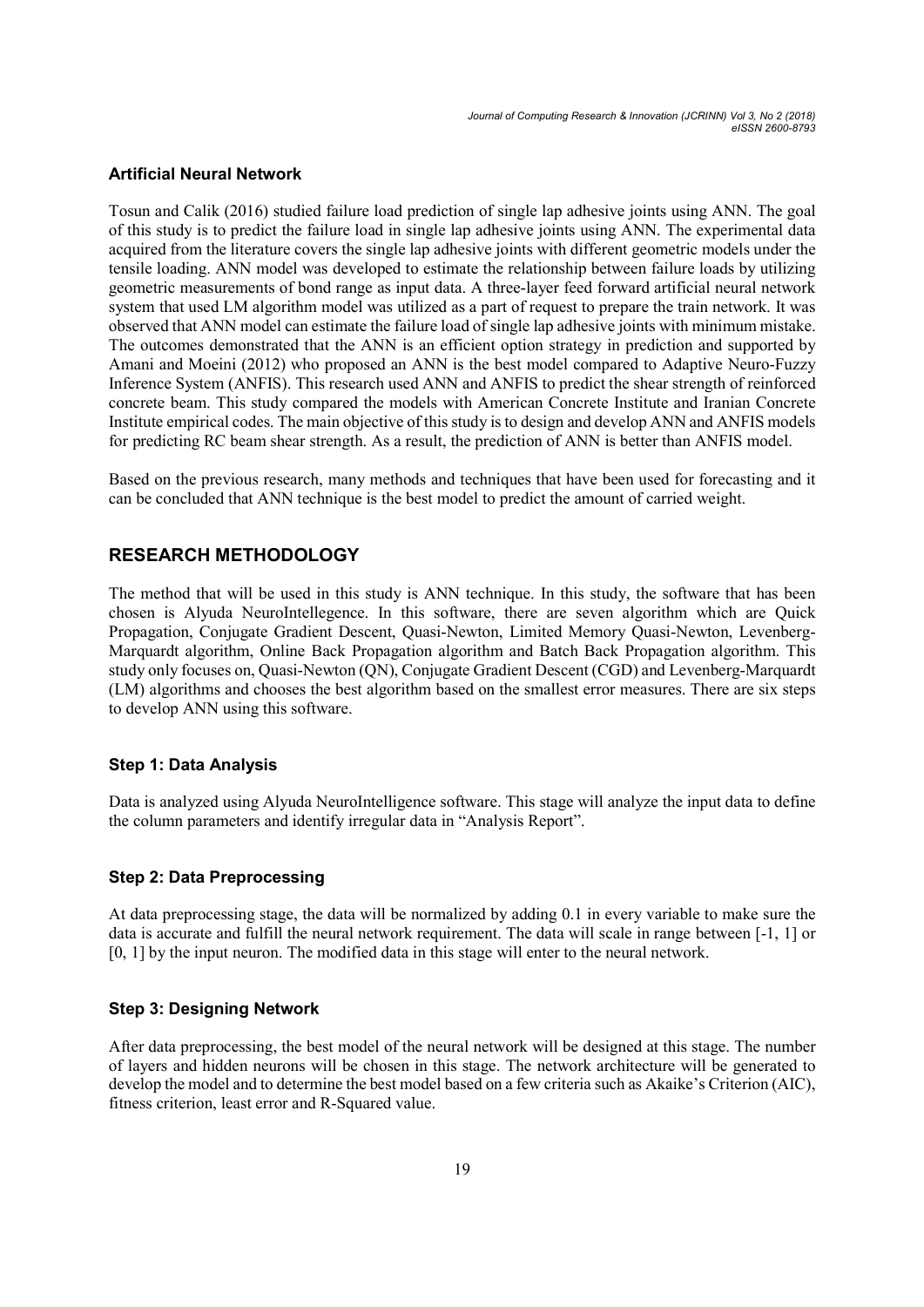#### Step 4: Training Network

At this stage, the number of training algorithm, parameter and the number of iteration chosen. The training process will provide a visual representation.

#### Step 5: Testing Network

The input data will be tested and generated the output data. From the output data, the error measure can be calculated which are RMSE and MAPE. The results shows the value of the correlation coefficient between the original data and modelled data. Error measure is a criteria is used to differentiate between a poor forecast model and a good forecast model. The usual measurement being error measure that has the smallest value. There are two error measures that are considered and the most popular among researchers which are RMSE and MAPE.

The first error measure is Root Mean Squared Error (RMSE). This is also the most favourite error measure among researcher even though it is unit free (Lazim, 2011). RMSE also gives equal weights to all errors. It is given as,

RMSE=
$$
\sqrt{\frac{1}{N}\sum_{t=1}^{N} (y_t - y_t)},
$$
 (1.1)

Where;

 $e_t = y_t - \hat{y}_t$  $y_t$  = The actual observed value in time t  $\hat{v}_t$  = The fitted value in t

The second error measure is Mean Absolute Percentage Error (MAPE). This is most widely used unit free measure (Armstrong and Collopy, 1992). MAPE is written as,

$$
MAPE = \sum_{t=1}^{n} \frac{|(e_t / y_t)^* 100|}{n},
$$
\n<sup>(1.2)</sup>

Where,

 $e_t = y_t - \hat{y}_t$  $y_t$  = The actual observed value in time t  $n =$  Denotes effective data point,  $| (e, / y, ) \cdot | = 100 |$  The Absolute Percentage Error calculated on the fitted values.

#### Step 6: Querying Network

After testing the network is done, choose the "Query" from the menu bar. The forecast value of the carried weight for five years are generated.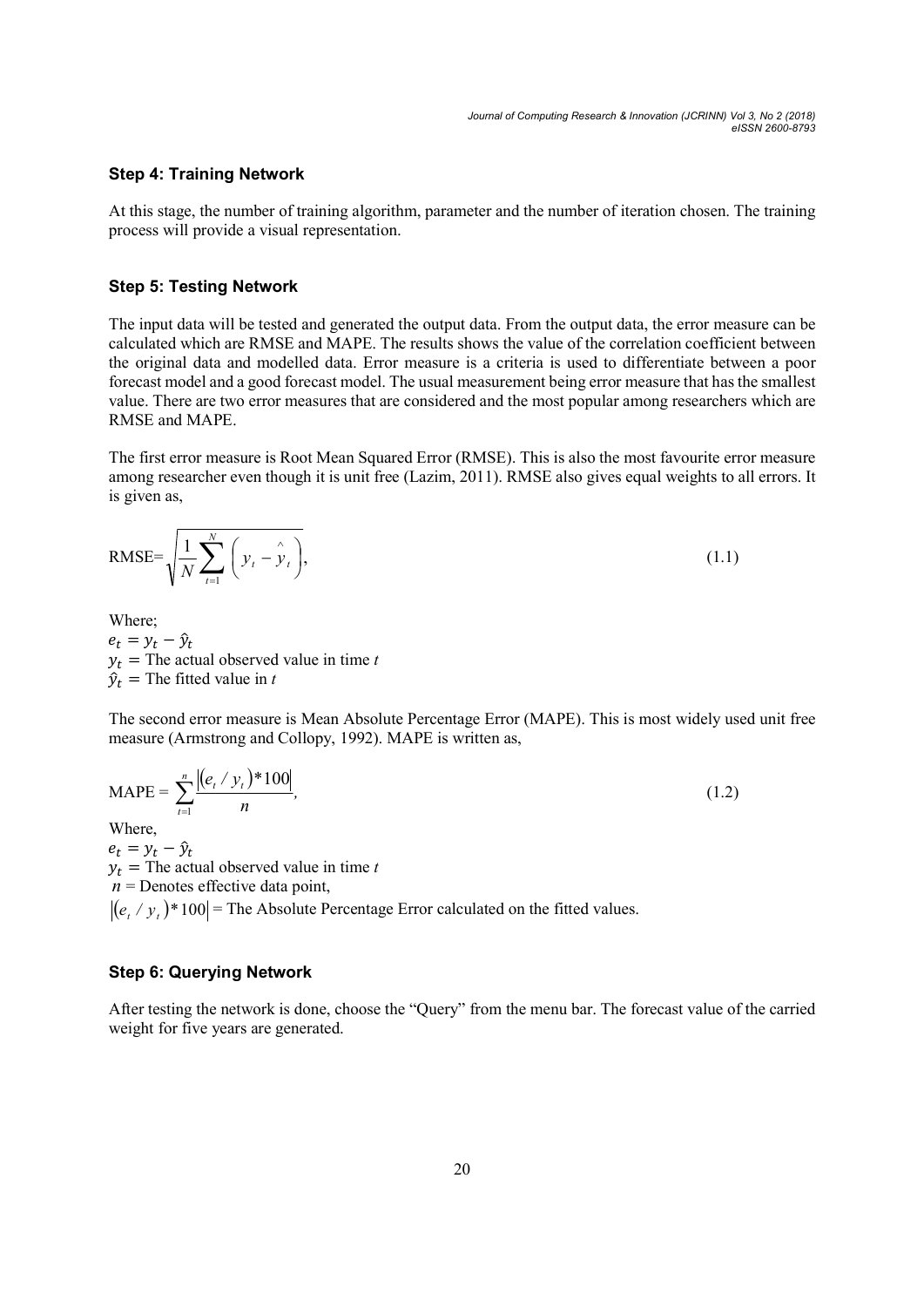# RESULT AND DISCUSSION

### Data Preprocessing

Table 1 shows the parameter output from data preprocesses of the carried weight of cargo. From the result, the scaling range of input neurons in neural network is between -1 to 1 is approved.

| <b>Column Details</b> |           |  |  |
|-----------------------|-----------|--|--|
| Scaling range         | $[-11]$   |  |  |
| Min                   | 3803      |  |  |
| Max                   | 8005      |  |  |
| Mean                  | 5464.6875 |  |  |
| Std. deviation        | 1145.9293 |  |  |

#### Table 1: Data Preprocessing Output for Carried Weight of Cargo

## Designing Network

Table 2 shows the generated results from the network architecture. From the result, it was found that the best architecture of neural network is [2-6-1] model. This model has the largest fitness value compared to other model, which is 0.02143. The value of AIC is low and also has the least value of test error. In addition, the correlation value is 0.6872 which indicates a good relationship.

| Table 2: Architecture Network of ANN |  |
|--------------------------------------|--|
|--------------------------------------|--|

| ID | <b>Architecture</b> | <b>Fitness</b> | Test Error | <b>AIC</b> | <b>Correlation</b> |
|----|---------------------|----------------|------------|------------|--------------------|
| 1  | [2-1-1]             | 0.01186        | 84.34      | 59.40      | 0.2859             |
| 2  | $[2 - 7 - 1]$       | 0.01146        | 87.29      | 106.54     | $-0.3922$          |
| 3  | $[2 - 4 - 1]$       | 0.00445        | 224.83     | 84.16      | 0.6731             |
| 4  | I2-5-11             | 0.01654        | 60.46      | 86.19      | 0.6747             |
| 5  | I2-6-11             | 0.02143        | 46.66      | 94.83      | 0.6872             |

### Training Network

In this study, the network was trained by three algorithms which are CGD, QN and LM. The result in table 3 shows that CGD has the smallest network error and absolute error for training while LM has the smallest error of network error for validation part compared to others. This result also shows the correlation and Rsquared values which is the highest correlation between these three algorithms remove is belong to CGD. Table 3: Testing Network Output of ANN

|                  | <b>CGD</b>      |                   | QN              |                   | LМ          |            |
|------------------|-----------------|-------------------|-----------------|-------------------|-------------|------------|
|                  | <b>Training</b> | <b>Validation</b> | <b>Training</b> | <b>Validation</b> | Training    | Validation |
| Network Error    | 207.3022        | 2126.1322         | 207.3559        | 2127.3360         | 941.8026    | 1124.0743  |
| Absolute Error   | 0.005221        |                   | 0.005217        |                   | 0.067597    |            |
| No. of Iteration | 501             |                   | 501             |                   | 55          |            |
| Correlation      | 0.4834          |                   | 0.4255          |                   | $-0.2285$   |            |
| R-squared        | $-1.3509$       |                   | $-1.5552$       |                   | -15062.7325 |            |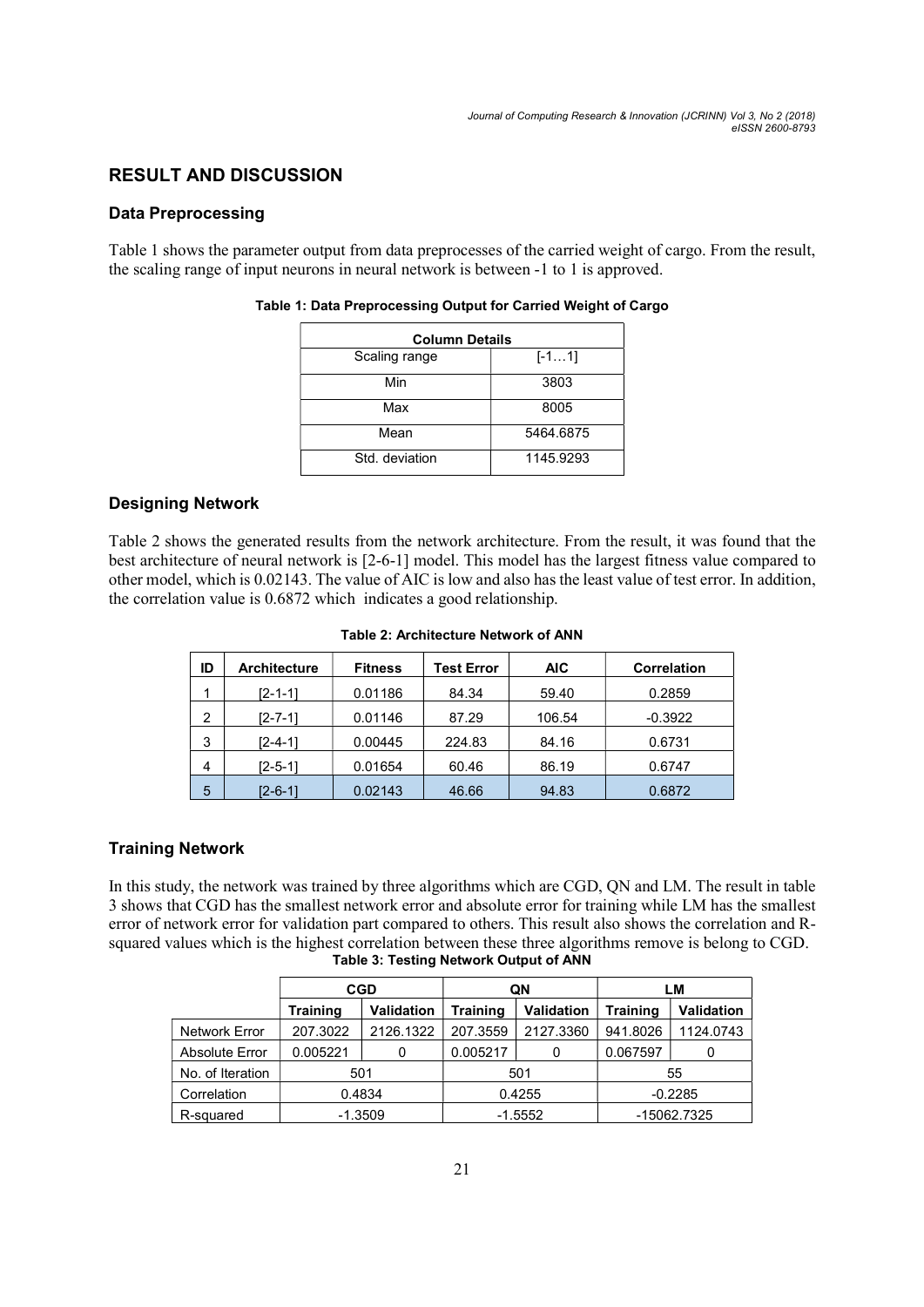### Testing Network

Table 4 shows the error measures of CGD, QN and LM algorithms. It was found that CGD algorithm has the lowest error compared to other algorithms. Therefore, the best algorithm is CGD algorithm.

|             | <b>Conjugate Gradient</b><br>Descent (CGD) | Quasi-Newton (QN) | Lavenberg-Marguardt<br>(LM) |
|-------------|--------------------------------------------|-------------------|-----------------------------|
| <b>RMSE</b> | 23.7809                                    | 25.5991           | 30.0360                     |
| <b>MAPE</b> | 9.3386                                     | 10.8449           | 17.1848                     |

Table 4: The Comparison of Error Measures between the Algorithms

The best algorithm of ANN is CGD to predict the amount of cargo carried weight by rail transportation system. Table 5 shows the results of prediction of carried weight for five years remove which from 2017 to 2021. The forecast value for the five years ahead from year 2017 to 2021 is decreasing.

| Year | <b>Forecast Value</b> |
|------|-----------------------|
| 2017 | 5972.39572            |
| 2018 | 5917.377089           |
| 2019 | 5894.378683           |
| 2020 | 5873.076015           |
| 2021 | 5859.948331           |

Table 5: The Forecast Value from Year 2017 to 2021

### CONCLUSION AND RECOMMENDATION

In this study, the objective is to predict the amount of carried weight of rail transportation system using ANN modelling. The data of carried weight of cargo by KTMB was taken from year 2001 until 2016 using ANN method to obtain the accurate result. To obtain the best result of forecast, there are three algorithms that have been analysed which are CGD, QN and LM algorithms. The best algorithm to predict the amount of carried weight by rail transportation system is CGD algorithm because CGD algorithm gives the smallest error compared to another two methods. The result of forecast value of carried weight of rail transportation system is decreasing from year 2017 to 2021. Future study, researcher can compared ANN with another method that will gives better performance in prediction. ANN also can use to predict another elements such as sales for the company and any agricultural plants.

# **REFERENCES**

- Alias, A. S. (2017). Train cargo derailment. Retrieved November 24, 2017, from http://www.bharian.com.my/berita/kes
- Amani, J., & Moeini, R. (2012). Sharif University of Technology Prediction of shear strength of reinforced concrete beams using adaptive neuro-fuzzy inference system and artificial neural network. Scientia Iranica, 19(2), 242–248.
- Armstrong J.S. and Collopy, F. (1992). "Error measure for generalising about forecasting methods: Empirical comparisons". International Journal of Forecasting, 8, 69-90.